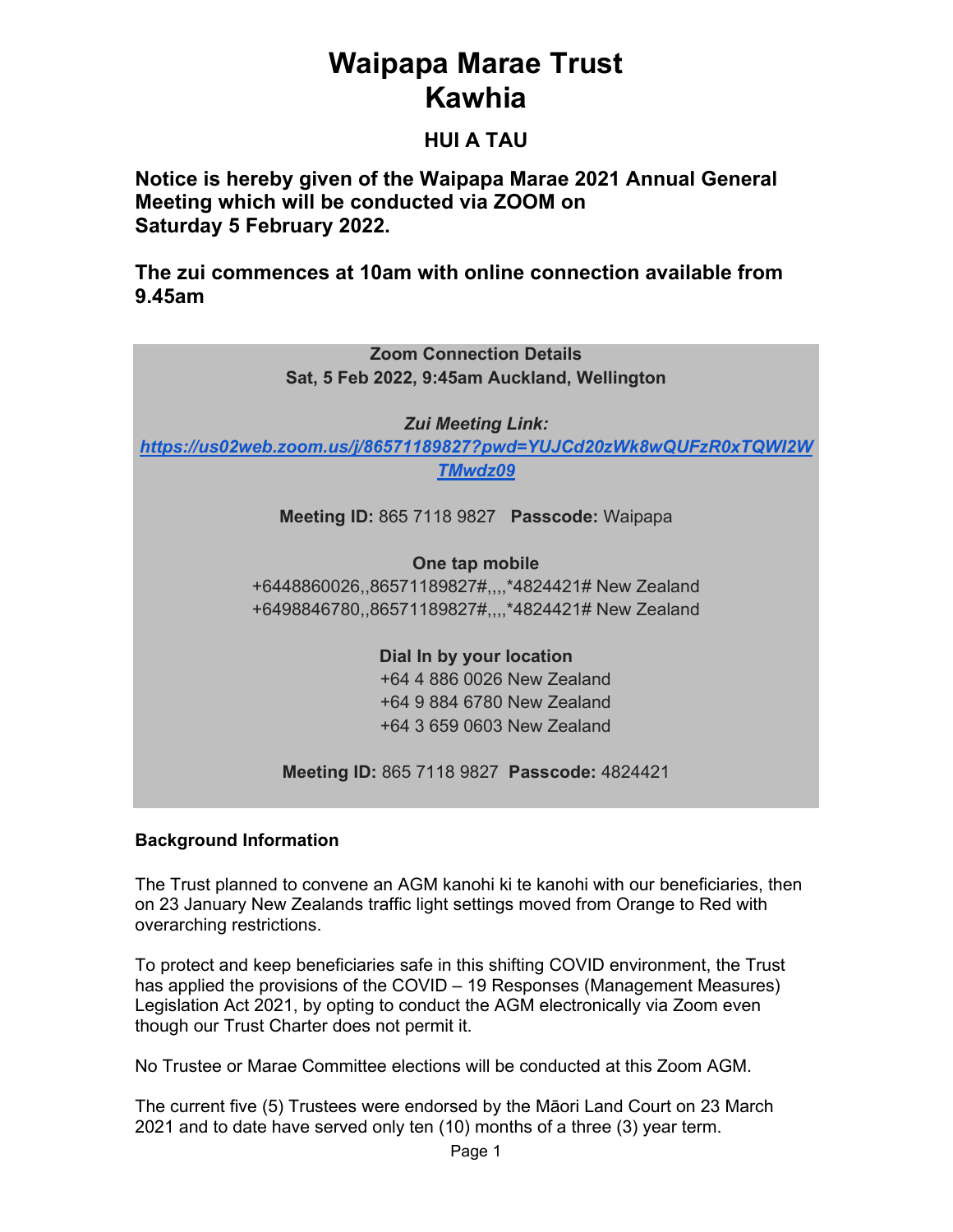The trustees have decided to defer both elections to the next AGM later this year.

#### **AGM Attendance Registration**

To register your attendance at our zui AGM, please complete this google form no later than 8.30 am, 5 Feb 2022: https://forms.gle/hiyMZob1KJd8njpN8

#### **Proxy Votes**

If you wish to give your proxy to another Waipapa Marae beneficiary complete the form on page 5 of this information pack.

Paimarire!

**Rick Tai Secretary** Waipapa Marae Trust

/Zui Agenda…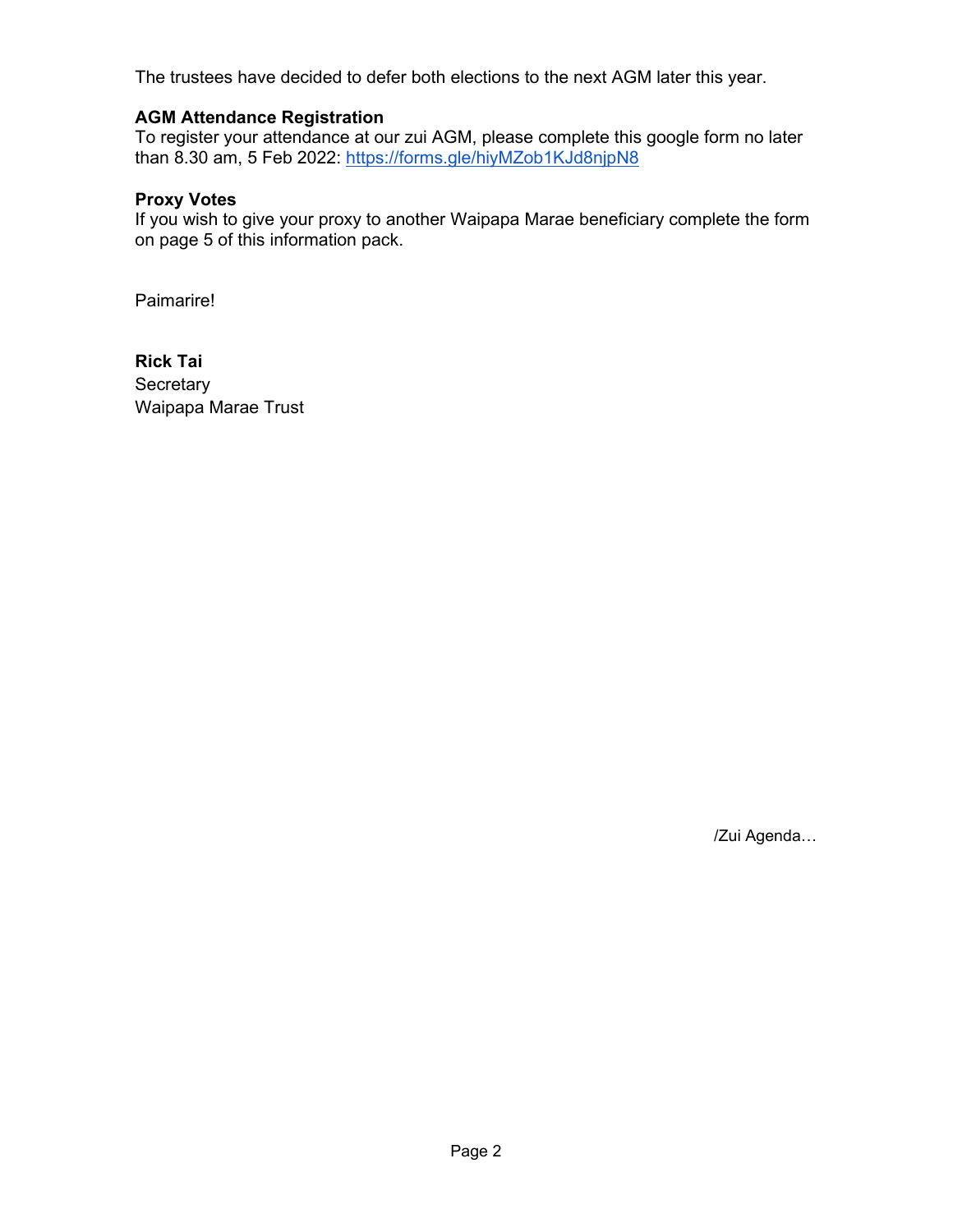## **WAIPAPA MARAE, KĀWHIA ZUI AGM AGENDA**

| <b>Item</b>    | <b>Topic</b>                                                                                                                                                                    |
|----------------|---------------------------------------------------------------------------------------------------------------------------------------------------------------------------------|
| 1.             | Mihi Karakia                                                                                                                                                                    |
| 2.             | Apologies                                                                                                                                                                       |
| 3.             | <b>Schedule of Proxy Holders</b>                                                                                                                                                |
| 4.             | MINUTES OF PREVIOUS AGM 14 NOVEMBER 2020                                                                                                                                        |
|                | <b>Matter Arising</b>                                                                                                                                                           |
|                | <b>Resolution 1:</b><br>That the Minutes of the previous AGM 14 November 2020, are tabled and<br>endorsed.                                                                      |
| 5.             | ANNUAL REPORT FOR YEAR ENDING 31 MARCH 2021<br>Presented by Acting Chairman, Hone Edwards 2020                                                                                  |
|                | KEY RESULTS 1 APRIL 2020 to 31 MARCH 2021<br><b>Presented by Cathrine Holland</b>                                                                                               |
|                | <b>Resolution 2:</b>                                                                                                                                                            |
| 6.             | That the Annual Report including Key Results are tabled and approved.<br>ANNUAL PLAN 1 April 2021- 31 March 2022<br>Presented by Chairman, Cathrine Holland.                    |
|                | <b>Resolution 3:</b><br>That the report of Key Results against the Annual Plan for the current<br>year 1 April 2021 to 31 March 2022, is received and approved                  |
| 7 <sub>1</sub> | SUMMARY FINANCIAL STATEMENT YEAR ENDING 31 MARCH 2021<br>& 2021 AUDITED FINANCIAL STATEMENT                                                                                     |
|                | Prepared and presented by: Paula Woods, Coast Accounting & Auditor<br>and Mathew Moir, Hammond & Moir Limited Te Awamutu.                                                       |
|                | <b>Resolution 4:</b><br>That the Summary Financial Statement for year ended 31 March 2021 &<br>accompanying 2021 Audited Financial Statement are both received and<br>approved. |
|                | The Audited Financial Statement are available following the AGM. Marae<br>beneficiaries may email waipapamaraetrust@gmail.com to receive a copy.                                |
|                |                                                                                                                                                                                 |
|                |                                                                                                                                                                                 |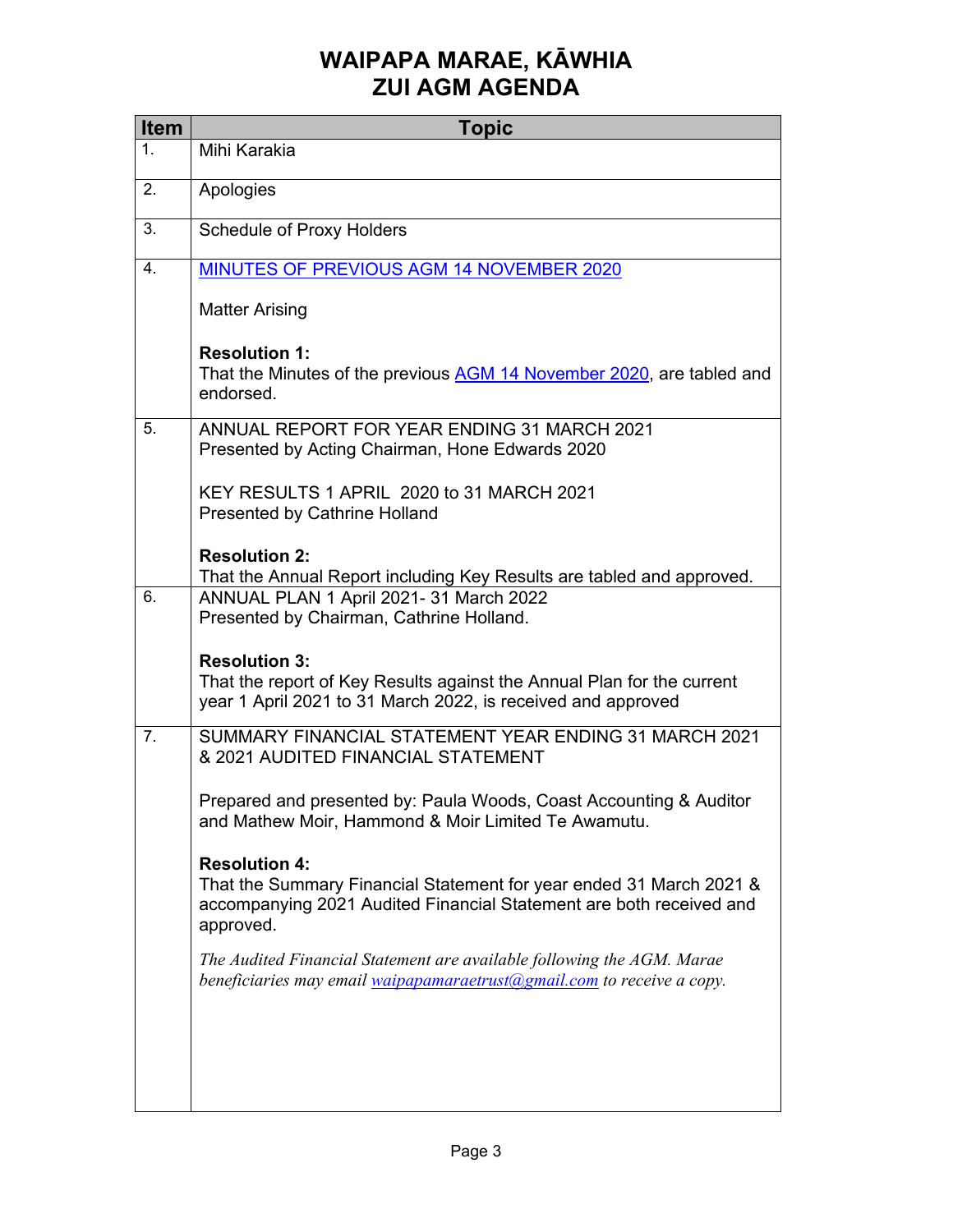| 8.  | <b>SPECIAL RESOLUTION</b>                                               |  |  |  |
|-----|-------------------------------------------------------------------------|--|--|--|
|     | Appointment of Auditor for financial year 1 April 2022 to 31 March 2023 |  |  |  |
|     | <b>Resolution 5:</b>                                                    |  |  |  |
|     | That the Waipapa Marae Trust retain Hammond & Moir Limited,             |  |  |  |
|     | Chartered Accountants, Te Awamutu, as its auditor for financial year 1  |  |  |  |
|     | April 2022 to 31 March 2023                                             |  |  |  |
| 9.  | <b>General Business</b>                                                 |  |  |  |
| 10. | Hui Whakamutunga                                                        |  |  |  |
|     | Karakia                                                                 |  |  |  |

/Proxy Form…